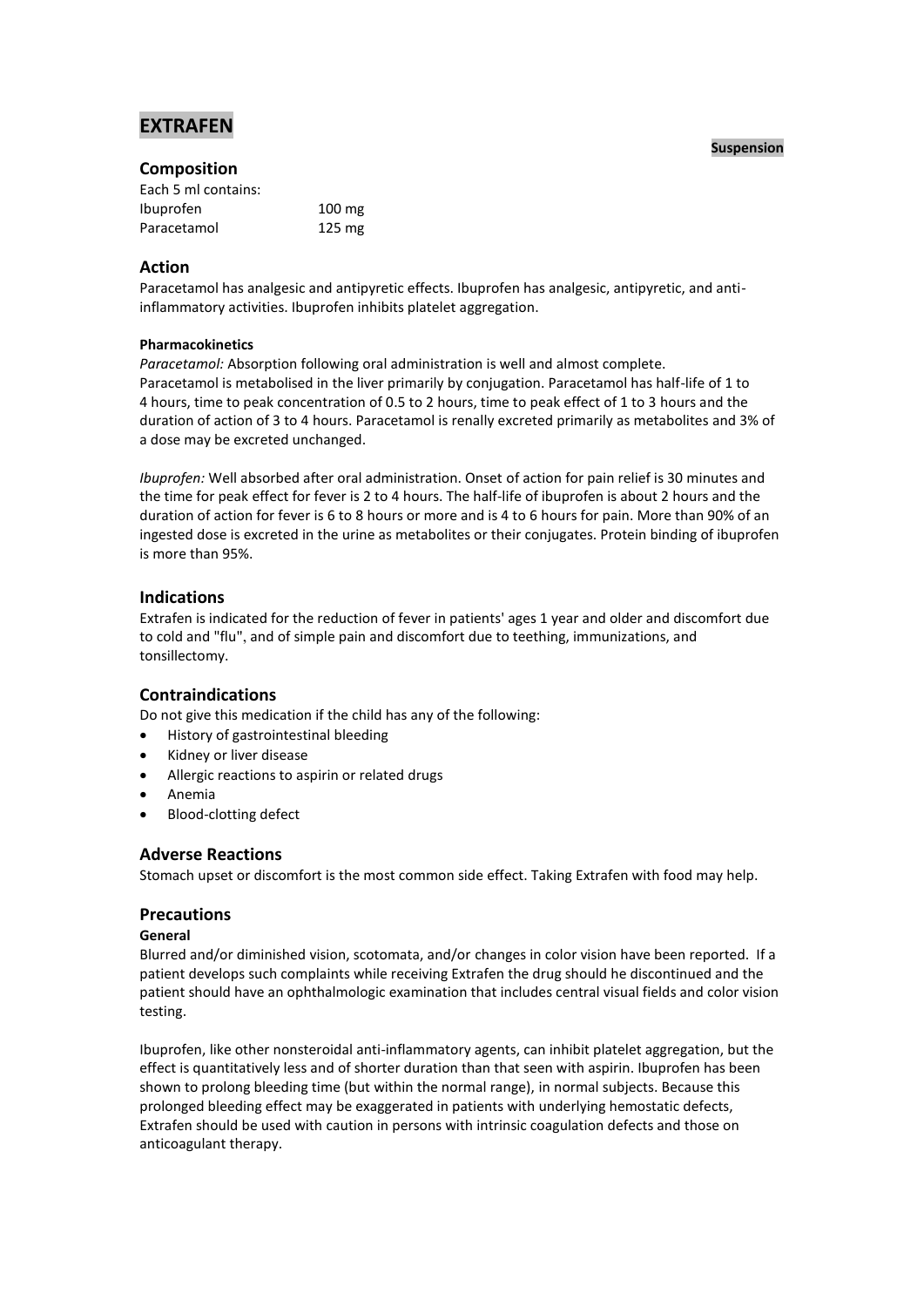The antipyretic and anti-inflammatory activity of ibuprofen may reduce fever and inflammation, thus diminishing their utility as diagnostic signs in detecting complications of presumed noninfectious, non-inflammatory painful conditions

#### **Pregnancy**

Safety and efficacy in pregnancy and lactation have not been established. Non-steroidal anti-inflammatories are not recommended in the second and third trimesters because of possible adverse effects on the fetus, such as premature closure of the ductus arteriosus. Administration of Extrafen is not recommended during pregnancy.

#### **Nursing Mothers**

Because of the limited nature of the studies and the possible adverse effects of prostaglandininhibiting drugs on neonates, Extrafen is not recommended for use by nursing mothers.

#### **Infants**

Safety and efficacy of Extrafen in children below the age of 1 year has not been established.

#### **Liver Effects**

As with other nonsteroidal anti-inflammatory drugs, borderline elevations of one or more liver function tests may occur in up to 15% of patients. These abnormalities may progress, may remain essentially unchanged, or may be transient with continued therapy. The SGPT (ALT) test is probably the most sensitive indicator of liver dysfunction. A patient with symptoms and/or signs suggesting liver dysfunction, or in whom an abnormal liver test has occurred, should be evaluated for evidence of the development of more severe hepatic reactions while on therapy with Ibuprofen. Severe hepatic reactions, including jaundice and cases of fatal hepatitis have been reported with ibuprofen as with other nonsteroidal anti inflammatory drugs. Although such reactions are rare, if abnormal liver tests persist or worsen, if clinical signs and symptoms consistent with liver disease develop, or if systemic manifestations occur (e.g., eosinophilia, rash, etc) Extrafen should be discontinued.

### **Aseptic Meningitis**

Aseptic meningitis with fever and Coma has been observed on rare occasions in-patients on ibuprofen therapy. Although it is probably more likely to occur in patients with systemic lupus erythematosus and related connective tissue diseases, it has been reported in patients who do not have an underlying chronic disease. If signs or symptoms of meningitis develop in a patient, the possibility of its being related to ibuprofen should be considered.

#### **Renal Effects**

Since primarily the kidneys, patients with, eliminate ibuprofen, significantly, impaired renal function should be closely monitored, and a reduction in dosage should be anticipated to avoid drug accumulation.

### **Drug Interactions**

*Blood thinners (anticoagulants) Corticosteroids (such as Prednisone) Aspirin Furosemide Lithium*

### **Dosage and Administration**

*DO NOT EXCEED THE RECOMMENDED DOSE. SHAKE BOTTLE BEFORE USE.* 

#### **Adults and children over twelve years:**

One to two medicine measuresful (5 - 10 ml) four hourly if necessary and not more than six medicine measuresful in twenty-four hours.